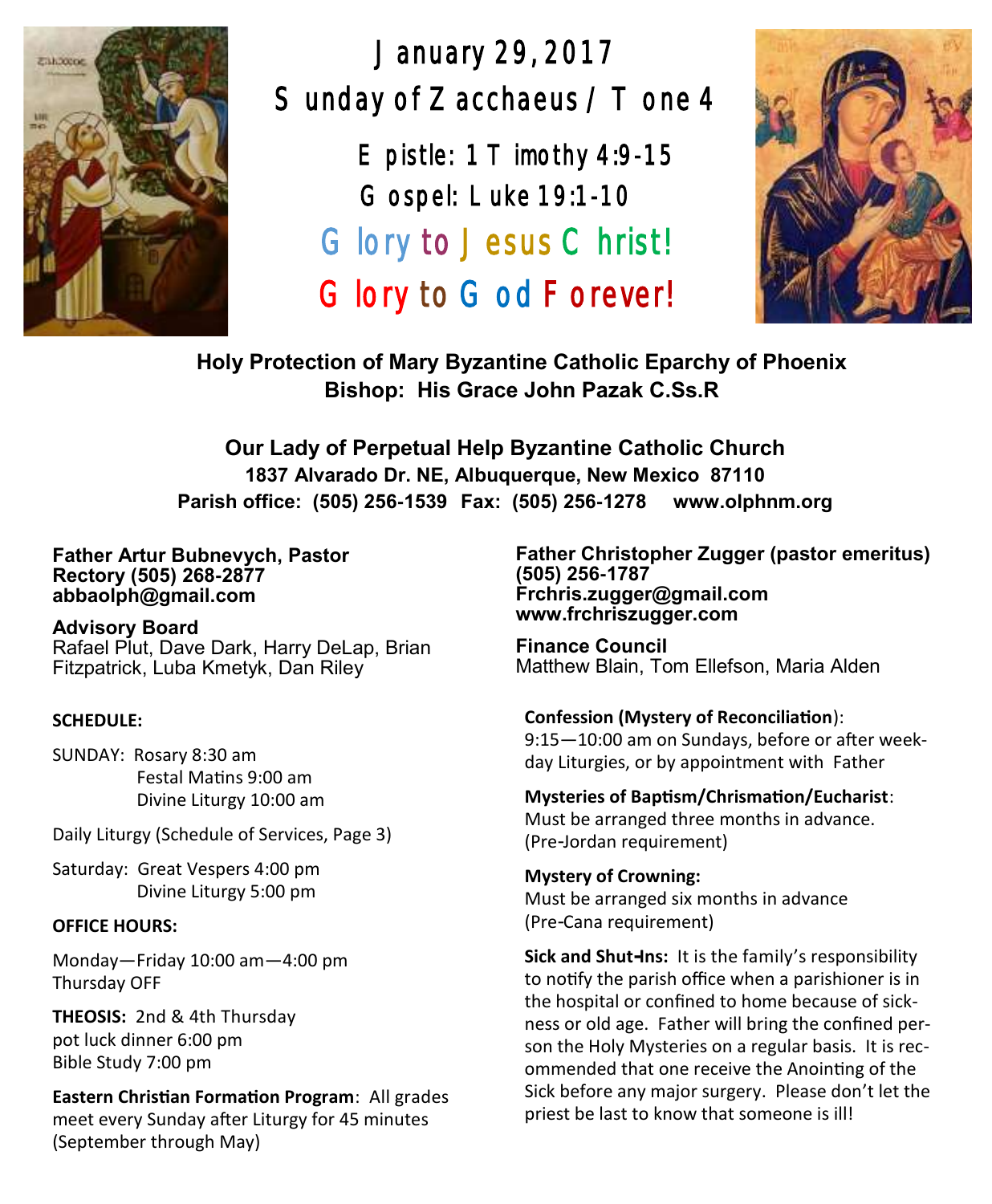**Welcome to our Church! If you are looking for a spiritual home, contact Father Artur or the office staff for more information. God bless you.**

| Today                                           | $8:30$ am<br>$9:00$ am<br>10:00 am                                                                                     | Rosary<br>Matins/Confessions<br>Divine Liturgy for Parishioners, Benefactors & Friends<br>Fr. Chris: + Christianne Overlin by Ann Rajala<br><b>ECF Classes</b>            |  |  |
|-------------------------------------------------|------------------------------------------------------------------------------------------------------------------------|---------------------------------------------------------------------------------------------------------------------------------------------------------------------------|--|--|
| January 30<br><b>Monday</b>                     | Three Holy Hierarchs/Simple Holy Day<br>Epistle: Hebrews 13:7-16; Gospel: Matthew 5:14-19                              |                                                                                                                                                                           |  |  |
|                                                 | $6:00$ pm                                                                                                              | Holy Souls in Purgatory by Karen Barlow                                                                                                                                   |  |  |
| January 31<br><b>Tuesday</b>                    | <b>Cyrus and John Unmercenaries</b><br>Epistle: 1 Peter 3:10-22; Gospel: Mark 12:18-27                                 |                                                                                                                                                                           |  |  |
|                                                 | $9:00 \text{ am}$<br>11:30 am<br>6:30 pm                                                                               | +Keenan Allen Wofford by Jileks<br><b>Cantors meeting</b><br>CAFE Meeting at UNM- Acoma Room<br>Topic: Galileo in the hands of the Pope                                   |  |  |
| <b>February 1</b><br>Wednesday                  | <b>Pre-festive of the Encounter/Tryphon Martyr</b><br>Epistle: 1 Peter 4:1-11; Gospel: Mark 12:28-37                   |                                                                                                                                                                           |  |  |
|                                                 | 5:30 pm<br>6:00 pm                                                                                                     | <b>OLPH Devotions</b><br>Vigil Liturgy with Blessing of Litija / Blessing of Candles<br>Blessing on Tessa Pettit by Pam Pettit<br>Fr. Chris: Barbara Irving by Ann Rajala |  |  |
| <b>February 2</b><br><b>Thursday</b>            | <b>Encounter of Our Lord with Simeon / Solemn Holy Day</b><br>Epistle: Hebrews 7:7-17; Gospel: Luke 2:22-40            |                                                                                                                                                                           |  |  |
|                                                 | $9:00$ am                                                                                                              | Divine Liturgy with Mirovanije / Blessing of Candles<br>For Parish Family, Benefactors and Friends                                                                        |  |  |
| <b>February 3</b><br><b>Friday</b>              | Post-Festive of Encounter / Synaxis of the Holy Prophets Simeon & Anna<br>Epistle: 2 Peter 1:1-10; Gospel: Mark 13:1-8 |                                                                                                                                                                           |  |  |
|                                                 | 6:00 pm                                                                                                                | +Benjamin Frederick by Jileks                                                                                                                                             |  |  |
| <b>February 4</b><br><b>Saturday</b>            | <b>Post-festive of Encounter / Isidore Venerable</b><br>Epistle: 2 Timothy 2:11-19; Gospel: Luke 18:2-8                |                                                                                                                                                                           |  |  |
|                                                 | $9:00$ am<br>10:00 am                                                                                                  | Mothers' Group & K of C clean children's area<br>Perpetual Helpers Book Club meeting in the Hall                                                                          |  |  |
| <b>February 5</b><br>Sunday                     | <b>Sunday of the Publican and Pharisee</b><br>Epistle: 2 Timothy 3:10-15; Gospel: Luke 18:14-14                        |                                                                                                                                                                           |  |  |
| <b>Canned Goods</b><br>Collection for<br>Friars | $4:00$ pm<br>5:00 pm                                                                                                   | <b>Great Vespers</b><br>+Alan William Schmuck by Jileks                                                                                                                   |  |  |
|                                                 | $8:30$ am<br>$9:00$ am<br>10:00 am                                                                                     | Rosary<br>Matins/Confessions<br>Divine Liturgy for Parishioners, Benefactors & Friends<br>Fr. Chris: +Joseph Nolan by Ann Rajala<br><b>ECF classes</b>                    |  |  |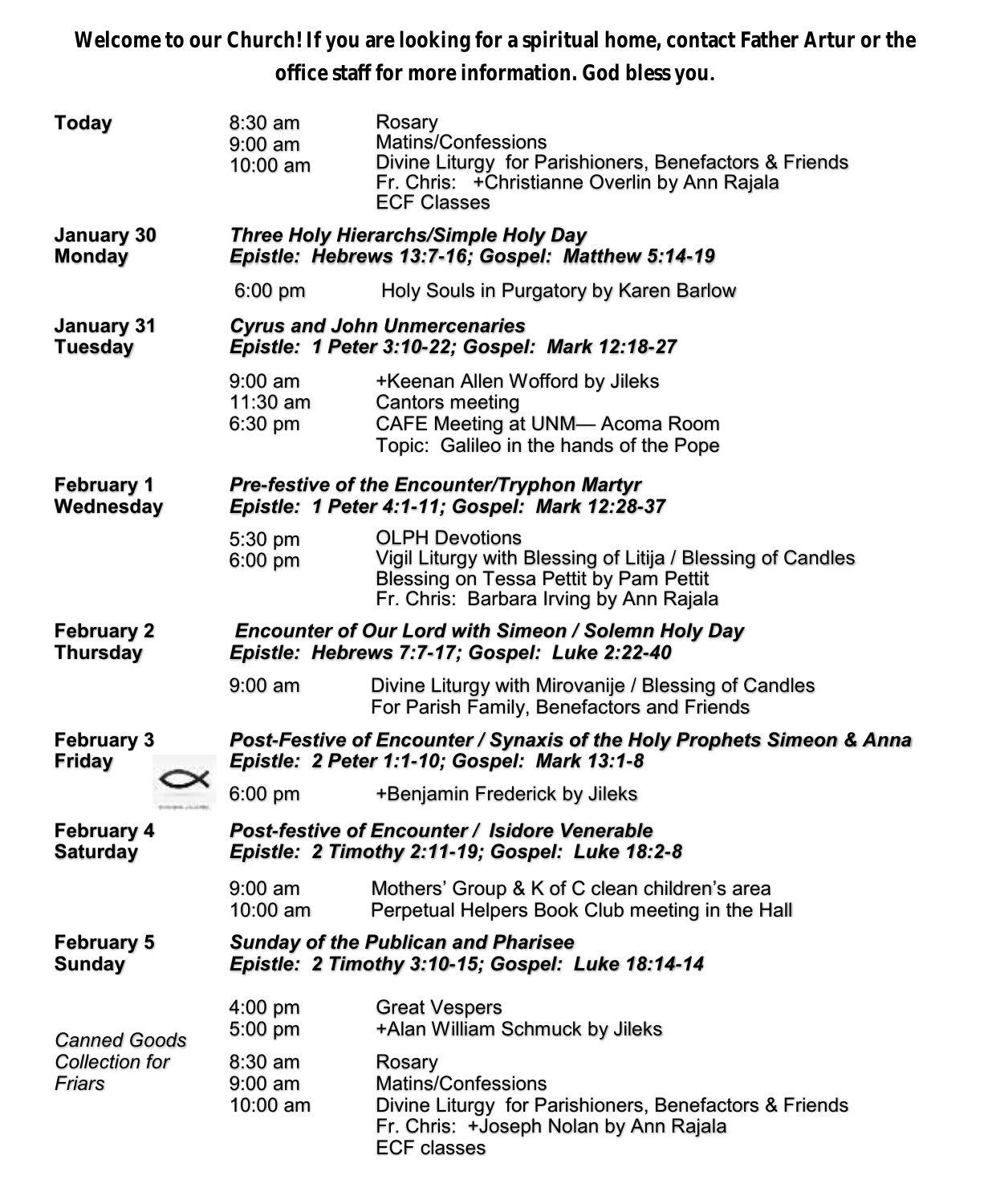Physician and Help of Those in sickness, Redeemer and Savior of the infirm; O Master and Lord of all, grant healing to your servants. Be clement, show mercy to those who have sinned much, and deliver

them, O Christ, from their Iniquities, that they may glorify Your might divine

Sharif Rabadi Stephen Horner Katrina Anderson Abraham Haddad Jenny Ford Threima Leech Priscilla Hughes Steve Jakymiw Lillian Murphy Marilyn Fore Demetrius Yackanich Sven & Barbara Svensson Jean Pesce Keith Romero

Fr. Julian Gnall Henry Zugger John & Margie Disque Phillip Fall Laura Dominquez Olga Bodnar Frances Brannan John Deflice Mary Ann Kosty Jordan Smith Maggie Batsel Henry Burnette Tracy McTernan Richard Hornung

William Frank Mary Nell Preisler Mike Harahuc Robert Zadel Jack & Lorraine Hubbell Heather Mattax Larry Bennett Paola Terlaza Ruth Sousa Frank Gerace Linda Granci Barbara Irving Mary Danyluk

Prayers in honor of and to the Blessed Virgin are a powerful weapon against sin, and for healing. If you recite the Rosary at home, please offer these intentions, and join us on Sunday at 8:30 am. Those who recite the Akathist to the Mother of God or the Rosary receive a partial indulgence when they do so in private, plenary indulgence when they do so as a group

# **Intentions of the Rosary**

1st Decade: Help for persecuted Catholics, especially in communist and Islamic states

2nd Decade: Spiritual and physical growth of our parish and the Byzantine Catholic Church

3rd Decade: Increase in vocations to priesthood, diaconate, and consecrated life to serve the Byzantine Catholic Church 4th Decade: Repose of the souls who have no one praying for them

5th Decade: Healing of the sick in body, mind and soul



Vocation Icon Today: Donlin Next Sunday: Talamante

# **Holy Father's Intentions for January**

Christian Unity.

That all Christians may be faithful to the Lord's teaching by striving with prayer and fraternal charity to restore ecclesial communion and by collaborating to meet the challenges facing humanity.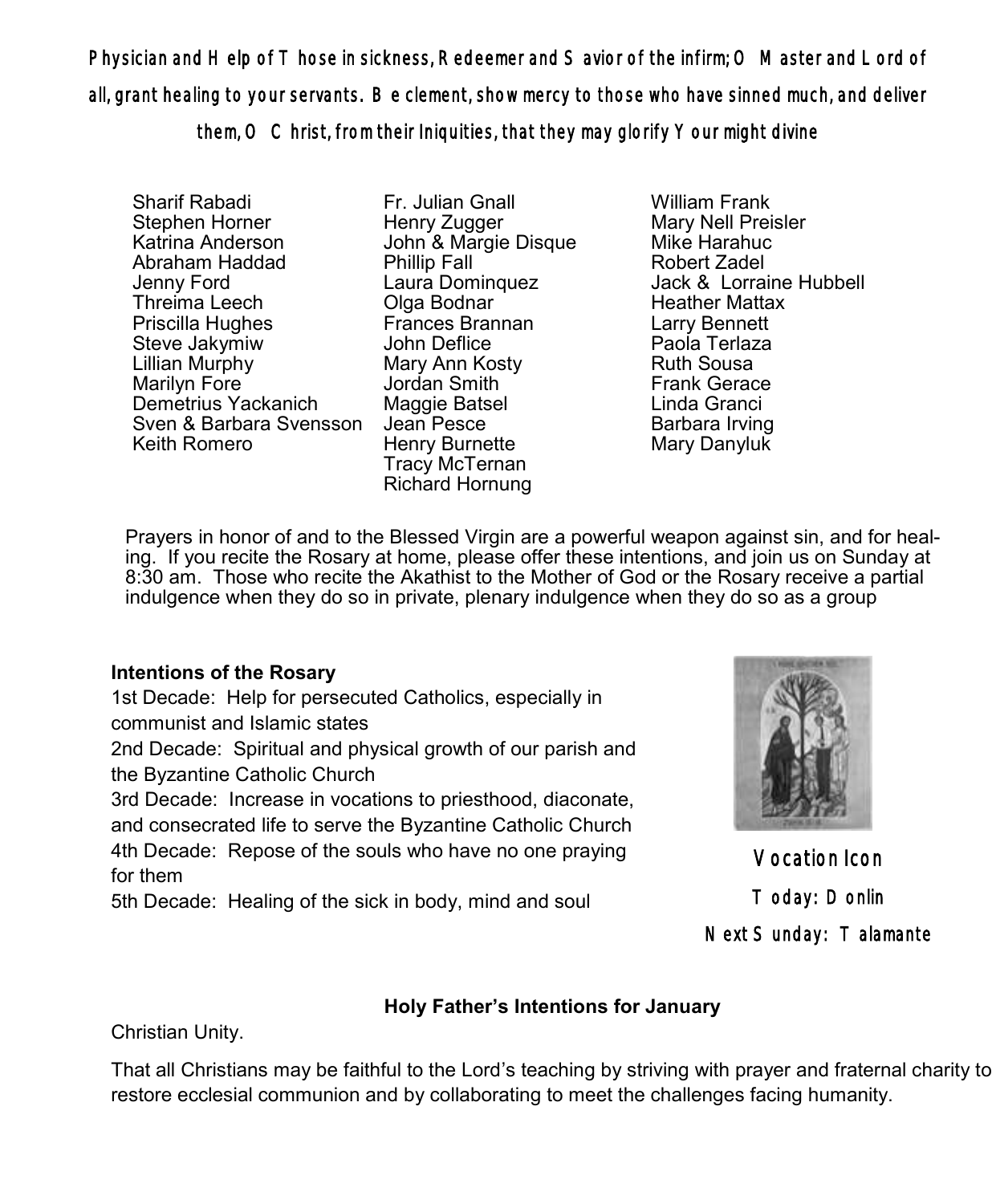January 22, 2017; Attendance: 98

### **Friar's Needs for Collection next Sunday**:

Socks for men & women (Dollar Tree 3/\$1) Toothpaste, trial-sized (no toothbrushes needed right now) Backpacks (new or clean and gently used) Deodorant for men and women, solid only (no liquid, gel, or spray) Lotion, trial-sized Shampoo & conditioner, trial-sized Bar soap Winter coats and blankets Winter caps and beanies Olive oil Peanut butter and jelly/jam /preserves Drink mixes in bulk only, powdered or liquid

(Kool-Aid, lemonade, punch, etc. Generic is fine.) Coffee, bulk

55-gal (or larger) black garbage bags Tall white kitchen garbage bags Clamshell to-go boxes

# **THANK YOU**

Thank you and God Grant Many Years to **Jeff Brewer and his Family** for completing the restoration of the lower part of our New Marquee sign. It is truly a work of art!!!

**The hero of this week - Sharif Rabadi!!!!** Thank you and God Grant Many Years to **Sharif and his Family** for organizing and sponsoring the laying the new asphalt on the back alley of the church. We will reap many benefits from this act of generosity.

## **May the Lord Bless beautifiers and benefactors of our God-loving Church and grant them salvation!**

**Perpetual Helpers Book Club** Our next meeting will be held on Saturday February 4th from 10am to noon in the OLPH Hall. We will share a potluck brunch & begin discussion of *The Fulfillment of All Desire.* This book, by Ralph Martin, guides us into a deeper relationship with God, based on the lives & teachings of Doctors of the Church. Due to the Holiday Season, some of us are at different places in the book. So even if you WANT to read the book, join us!! The OLPH Gift Shop has copies of the book along with a helpful Study Guide.

## **Attention Ladies!**

The Perpetual Helpers will hold our next Large Group meeting on Tuesday February 7 from 6 to 8 pm. There will be a light supper potluck. We will be officially voting in our new Leader & Secretary. All ladies are welcome to attend. We do need at least one member from each Small Group to attend & give report on their activities since the last meeting & plans for the new year. Thank you all for blessing our OLPH Parish!!

| <b>DATE</b> | <b>READER</b> | <b>TROJCA</b> | <b>GREETER</b>                      | <b>COUNTER</b>              | <b>HOST</b>          |
|-------------|---------------|---------------|-------------------------------------|-----------------------------|----------------------|
| Feb. 5      | Brook Jilek   | Soriah Chavez | Dorothy Curl<br>Melinda Fitzpatrick | Rafael Plut<br>Dorothy Curl | Super Bowl<br>Social |

# **Barbara's Hall Report**

Thanks to Evie Jilek for making lots of sub sandwiches to celebrate Jeremiah's 11th birthday. Chips were also served. Happy Birthday, Jeremiah, and may God grant you many more years!

Don't forget about our Super Bowl social next Sunday! Bring your favorite snack. So, the Falcons and the Patriots are not are the two most exciting teams to ever play in the Super Bowl, but I bet all the food we bring will be exciting!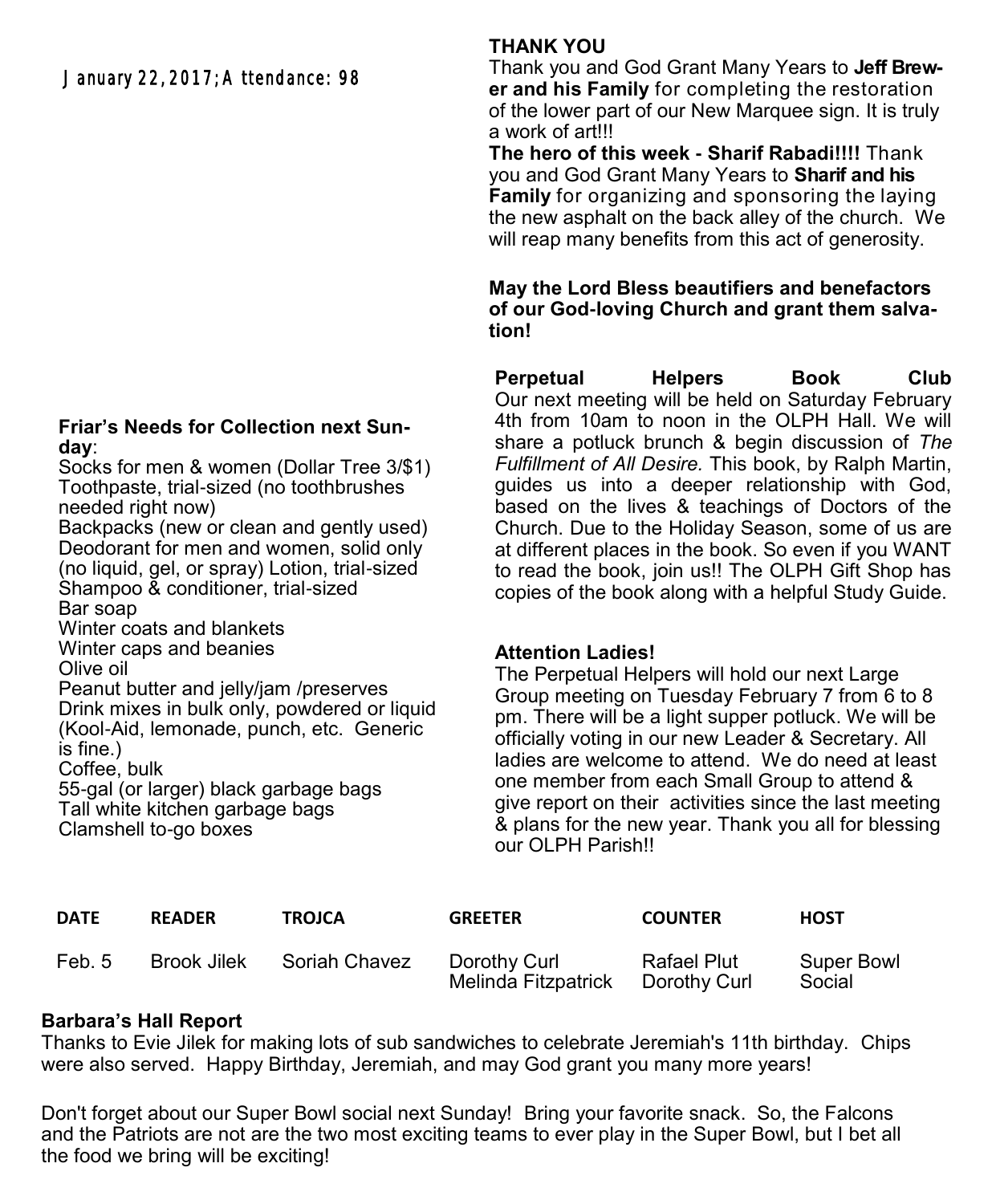# **Coming Events—Mark Your Calendars Now**

| February 7, 14, 21, 28<br>Tuesday | 6:30 pm CAFE meeting at UNM                                                                                                                                       |  |  |
|-----------------------------------|-------------------------------------------------------------------------------------------------------------------------------------------------------------------|--|--|
| February 13, 26<br>Monday         | 10:30 am Shut-ins Visits                                                                                                                                          |  |  |
| February 13<br>Monday             | 5:45 pm Explorers Meeting<br>6:00 pm Advisory Board Meeting                                                                                                       |  |  |
| February 18<br>Saturday           | <b>First All Souls Saturday</b><br>9:00 am Divine Liturgy / Panachida and the reading of the names of our<br>Deceased                                             |  |  |
| February 7, 21<br>Tuesday         | 6:00 pm St. John Bible Study for our tweens at the Flying Star                                                                                                    |  |  |
| February 27<br>Monday             | First Day of the Great Fast<br>6:00 pm Presanctified Liturgy                                                                                                      |  |  |
| March 11<br>Saturday              | <b>Second All Souls Saturday</b><br>9:00 am Divine Liturgy / Panachida and the reading of the names of our<br>Deceased<br>12:30-3:30 pm Home School Group Meeting |  |  |

# **Upcoming Mothers' Group Events**

**2/4/17- Sat- 9am- 11:30ish**- Clean Children's Area and Hall with the Knights of Columbus- We hope to make this a regular event & keep the children's area clean! We'll have some snacks, bring lunch if needed.

**2/11/17- Sat- 9-9:30** Children's Half Hour Adoration at San Juan Diego Friary at 404 San Mateo Blvd. NE, Alb. 87108 - this is a great opportunity to introduce your children to the beauty of Adoration of the Blessed Sacrament! Kids can sit on the floor as Br. Maximilian, CFR, guides us in prayer & adoration. All ages welcome.

**2/11/17- Sat- 10 am-noon** (After Children's Adoration Half Hour)- Make blessing bags in the Hall to keep in your cars for needy folks on the streets & for the Knights of Columbus to hand out for homeless outreach. Non-Perishable consumable food items, bus passes, water, gallon sized zip lock bags, socks & gloves needed. More extensive sign up list will be in hall. All are welcome to this event!

**2/23/17- Thursday- 6pm- 8pm** Women's Adoration at Annunciation and Dinner/Dessert at Flying Star on Menaul- All women & nurslings welcome.

## **VALENTINE CRAFT FAIR**

When: SUNDAY - Feb 5, 2017 Time: 9:00 am - 3:00 pm Where: HOLY FAMILY CHURCH 562 Artisco S.W. Come in and eat breakfast/lunch and shop for your special person(s) For more info: please, call 842-5426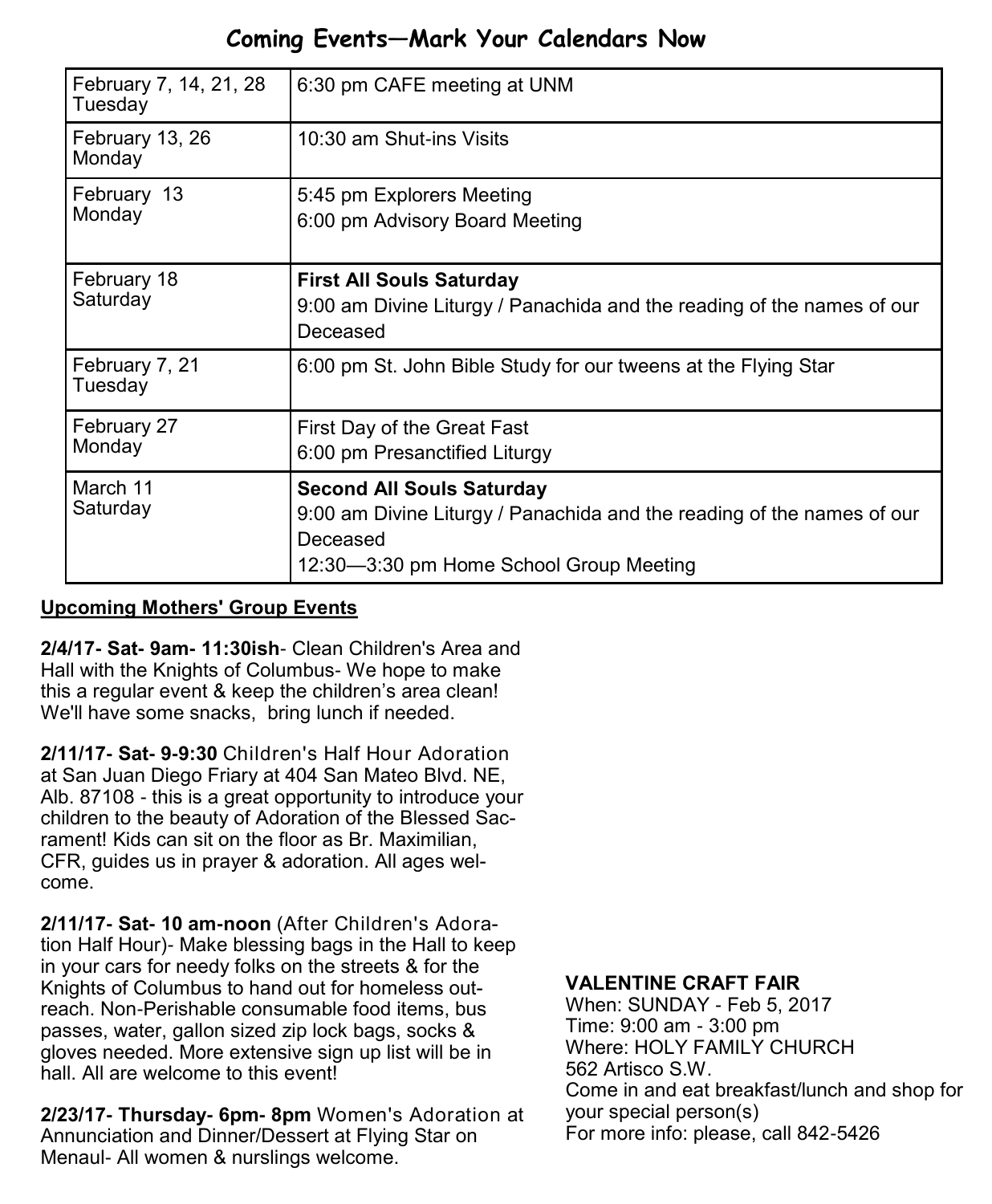# **ALL SOULS SATURDAYS**

In 2017 there will be only **4 All Souls Saturdays** this year due to the feast day of Annunciation falling on one of those Saturdays the 25th of March. They are: **February 18, March 11, March 18, and June 3**. Divine Liturgy and Panichida will be offered on those days for your faithful departed. Our tradition is to read all the names that you submit during each of those Saturdays. Use the special All Souls envelopes in your budget envelope sets and be sure to print out the **FIRST** names of your deceased beloved for remembrance and leave them in the collection basket or hand it to Father. **Please, note that checks with donations for All Souls Saturdays should be made out Fr Artur as normally all the Liturgy intentions are done and not to OLPH.** In case your list is the same as last year just mention "no changes for All Souls list". **Deadline Date Sunday February 12. Thank you for your cooperation.**

Early Christians brought to the graves of the dead bread, wine and oil as a mercy offering for the departed. This was done not to appease or satisfy God or departed souls. Bread, wine and oil were intended for clergy and the poor who were asked to pray for the departed. Nowadays wine that is offered is usually used for the Liturgy and olive oil for the myrovanije on feast days of the liturgical year. Bread is given to the poor or used by the priest or cantors.

It is customary to give alms in memory of the dead in addition to the prayers we offer for their souls. The angel who spoke to Cornelius testifies to the efficacy of almsgiving, "Your prayers and your alms have ascended as a memorial before God" (Acts 10:4).  $\square$ 

Memorial services for the dead may be traced back to ancient times. Chapter 8 of the *Apostolic Constitutions* recommends memorial services with Psalms for the dead. It also contains a beautiful prayer for the departed, asking that their voluntary and involuntary sins be pardoned, that they be given rest with the Patriarchs, Prophets, and Apostles in a place where sorrow, suffering, and sighing have fled away (Isaiah 35:10). St John Chrysostom mentions the service for the dead in one of his homilies on Philippians, and says that it was established by the Apostles. St Cyprian of Carthage (Letter 37) also speaks of our duty to remember the martyrs.  $\Box$  The holy Fathers also testify to the benefit of offering prayers, memorial services, Liturgies, and alms for the dead (St John Chrysostom, St Cyril of Jerusalem, St John of Damascus, etc.).

Although both the righteous and those who have not repented and corrected themselves may receive benefit and consolation from the Church's prayer, it has not been revealed to what extent the unrighteous can receive this solace. It is not possible, however, for the Church's prayer to transfer a soul from a state of evil and condemnation to a state of holiness and blessedness. St Basil the Great points out that the time for repentance and forgiveness of sins is during the present life, while the future life is a time for righteous judgment and retribution (Moralia 1). St John Chrysostom, St Gregory the Theologian, and other patristic writers concur with St Basil's statement.  $\square$ 

By praying for others, we bring benefit to them, and also to ourselves, because "God is not so unjust as to forget your work and the love which you showed for His sake in serving the saints…" (Heb. 6:10)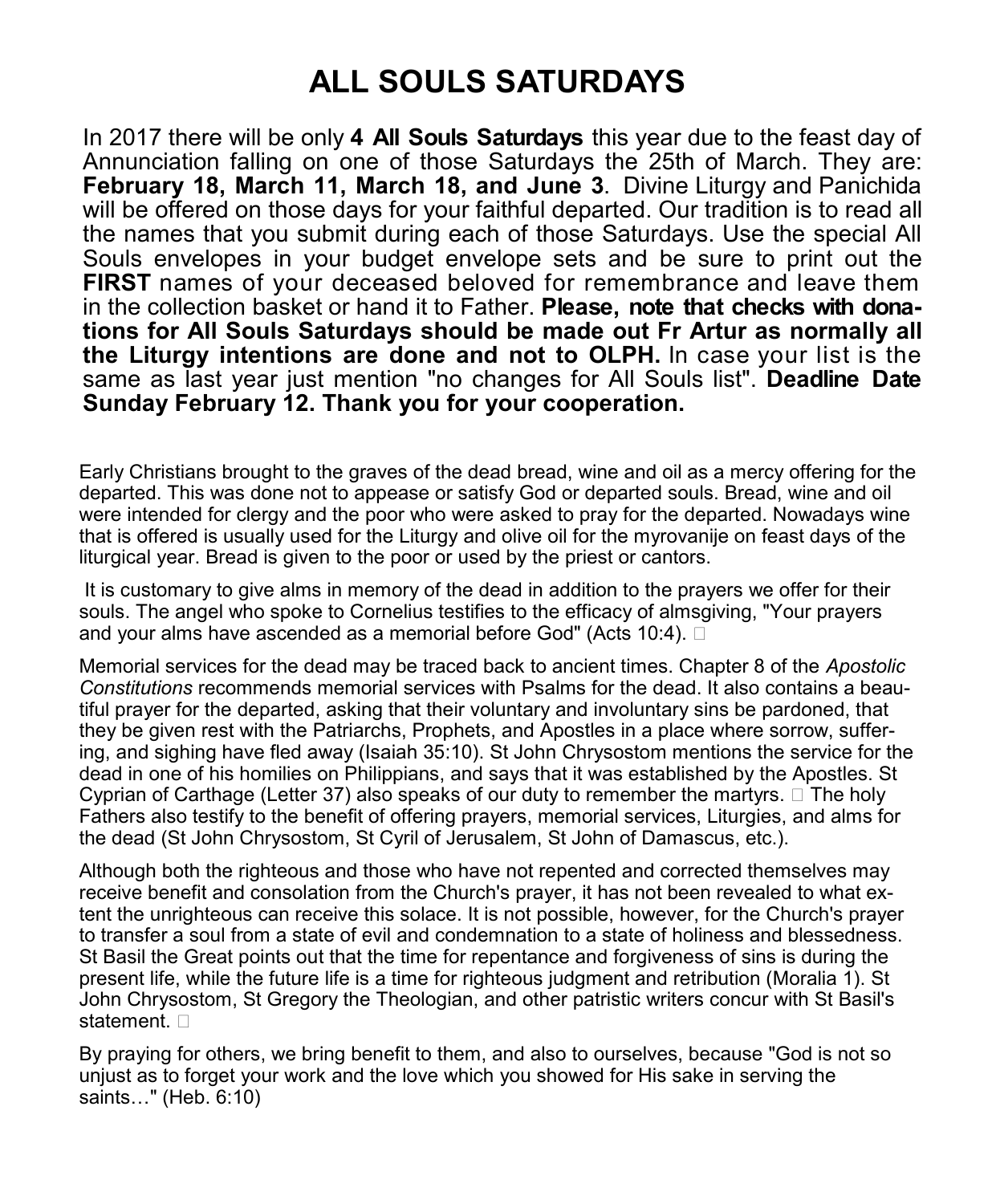## **A Meditation on Zaccheus Sunday:**

Zacchaeus the tax collector, for all his power over the people because of his civic job, cannot get the crowds to part. What is interesting is that this public sinner, this tax collector who stole from his own people while collecting the Roman taxes, felt impelled to see Jesus. And so he forsook his dignity, something held dearly by every man in the cultures of the Middle East, by climbing up into a tree. That was something to be done only by children, not by powerful officials. Luke is telling us in this gospel story that there is still a seed of goodness within this tax collector, in that he feels impelled, even driven, to look upon our Lord.

**Three Holy Hierarchs—** Tomorrow we celebrate the feast of SS. Basil the Great, Gregory the Theologian and John Chrysostom. These Fathers of the Church are the leading theologians of the Byzantine Church with individual feast days in January. Their writings and sermons were so popular among the faithful that people clamored for more recognition of their holiness and significance. Our Church's seminary in Europe was dedicated to these saints, as models for future priests, until it was closed by the Soviets in 1945.

## **Feast of the Presentation of Our Lord Jesus Christ!**

The Christmas cycle of feast days concludes with the feast of the Presentation of Our Lord on February 2nd, the fortieth day after the Nativity of Christ. From the meeting of the Divine Child and his most Holy Mother with the just Simeon, the feast in the Eastern Church receives its name "The Meeting or Encounter." This feast has one day pre-feast and a seven-day post-feast.

The Feast of the Meeting of Our Lord Jesus Christ commemorates the Entrance of Our Lord into the temple 40 days after His Nativity. At that time, in fulfillment of the Old Testament Law, Christ Our Savior was carried by His Mother and the Holy and Righteous Joseph to the temple, where a Prophet Simeon the Just, received the Divine Savior into his arms and presented Him at the Holy of Holies. At this event Our Savior Jesus Christ, first "encountered" the people of the Law in the Jewish Sanctuary. The Holy and Righteous Simeon had been promised that he would not die before he would behold with his own eyes the Messiah. When he received Our Lord, he joyfully exclaimed: "Lord, now you may dismiss Your servant in peace, according to Your Word; for my eyes have seen Your salvation which You have prepared before the face of all people, a light to enlighten the Gentiles, and for the glory of Your people Israel." This prayer is sung at the end of the vesper service in the Byzantine Church.

## **Blessing of Candles**

It is a pious and venerable tradition in our Church to bless candles after the Ambon Prayer of the Holy Encounter Liturgy. It is impossible to imagine an Eastern Church without burning candles. We use candles made of beeswax as a form of prayer offering and devotion to God, Most Holy Theotokos or Saints. Candles are used in all church solemnities and ceremonies and are symbolic of Christ, who is "the Light of the World." According to a different symbolism, the two elements of a candle represent the two natures of Christ: the Divine (the burning wick) and the Human (the wax body). According to Saint Simeon of Thessalonica (XV century), the pure wax symbolizes the purity and innocence of people offering it. The wax is offered as a sign of our repentance for our obstinacy and willfulness. The softness and malleability of the wax speak of our readiness to obey God. The flame of the candle shows the warmth of love to God. We should not put up a candle just for the sake of the ritual, with our hearts remaining cold.